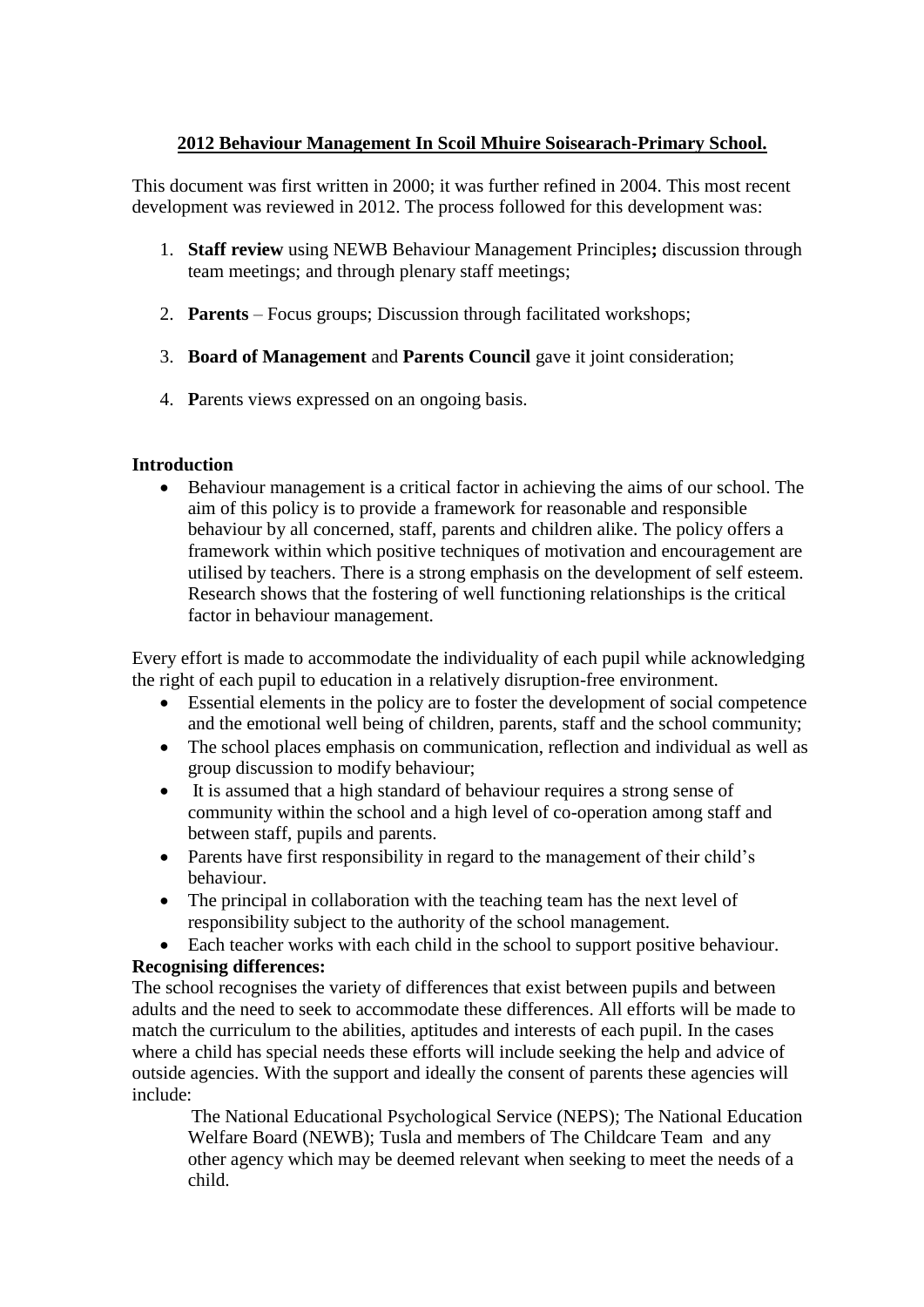Where there are adult needs to be met then appropriate agencies may also be contacted e.g: The Ombudsperson for Children; The Education Welfare Service; The Irish National Teachers' Organisation (INTO); The Catholic Primary School Managers Association.(CPSMA)

While the needs of an individual child will be addressed in so far as resources allow there must be balance between these and the needs of the other children and the needs of the school staff when addressing very serious behaviour management problems. In serious situations the help and support of parents will be sought consistently. Where this is not forthcoming the help of the social or mediation and industrial relations services will be sought.

## **Scoil Mhuire Behaviour Management Policy has the following features**

**A**. Values

**B**. School rules

**C**. Class rules based on these values

**A:** Values

The **Values** that the policy seeks to teach are Consistent with the Catholic Ethos of the school and are stated simply so each child may learn them as follows:

Kindness **Gentleness** Listening Hard work Honesty Respect for property

These values are promoted through monitoring experiences and by repeatedly teaching them based on the experiences of school life.

They are further supported by the Research based 'Incredible Years' © Pyramids.

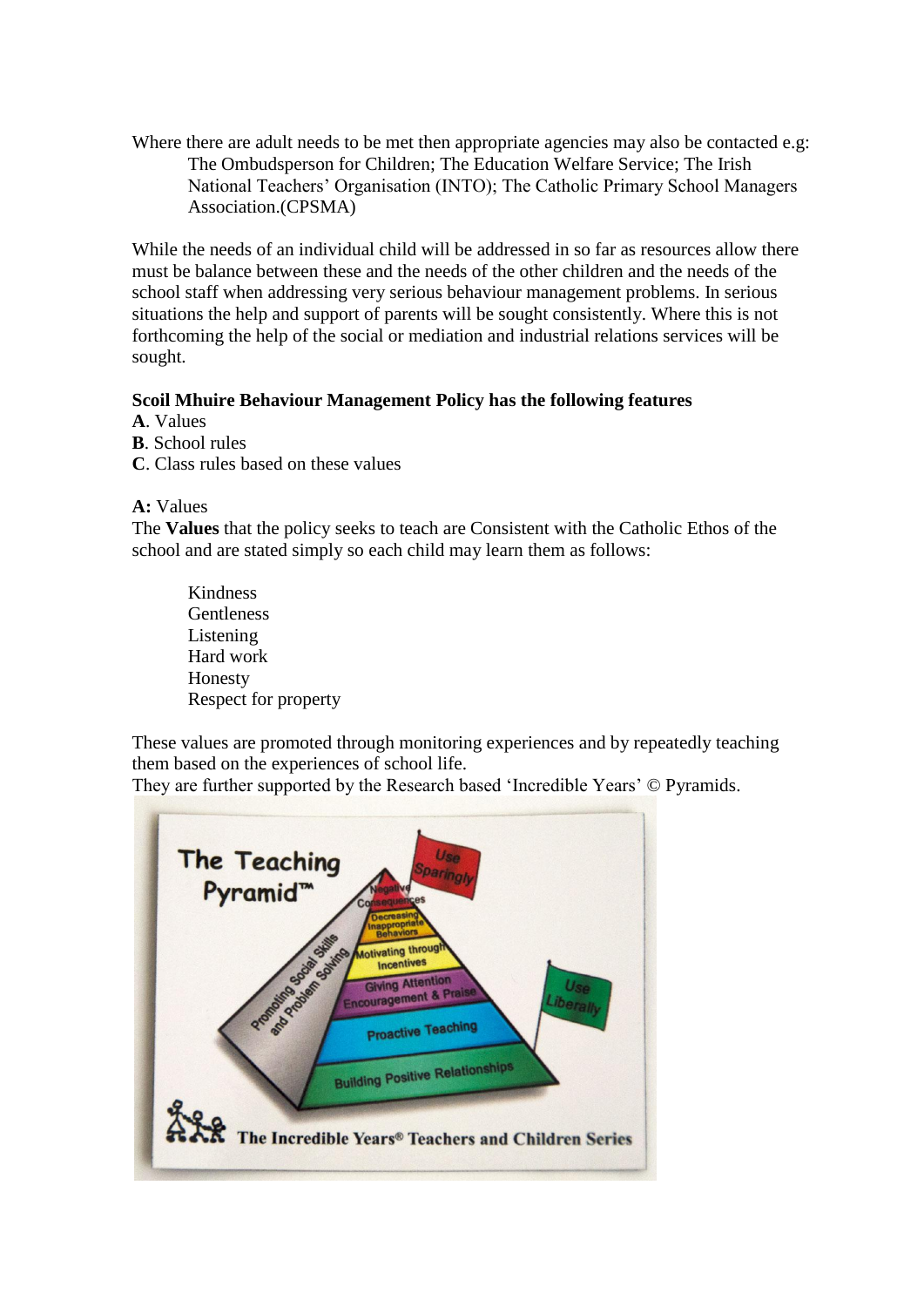

**B: Ideal behaviours.** Each year children are asked to engage in a thought process with a view to getting commitment to the following behaviours in the iterestes of our having a happy school environment for everyone to learn in:

- Be kind and respect others feelings for example name calling; excluding; making fun of; and making faces at are behaviours that can hurt others;
- $\bullet$  Be gentle for example kicking; pushing; thumping; spitting tripping are behaviours that hurt people physically;
- Listen for example ignoring someone and being too busy to listen means that they must try to cope with a problem on their own;
- Work hard for example interrupting, making unnecessary noise; distracting and not concentrating wastes everyone's time. As time is precious we must not waste it;
- Be honest for example misleading and not telling the truth causes mistrust between people;
- Respect Property for example taking; breaking; writing on; or damaging; other people's property makes them unhappy.

Each class then develops their ideal behaviours in their classroom

The children are taught and shown examples of the six behaviours as follows:

I will be kind – It is not nice to hurt others feelings.

I will be gentle – It is not good to hurt others physically.

I will listen - I rude to interrupt.

I will work hard – I will use the school time well.

I will be honest – I will work to tell the truth.

I will respect property - I look after others belongings.

In Junior and Senior infants they are taught the first part of the rules. In  $1<sup>st</sup>$  and 2nd the other aspects are taught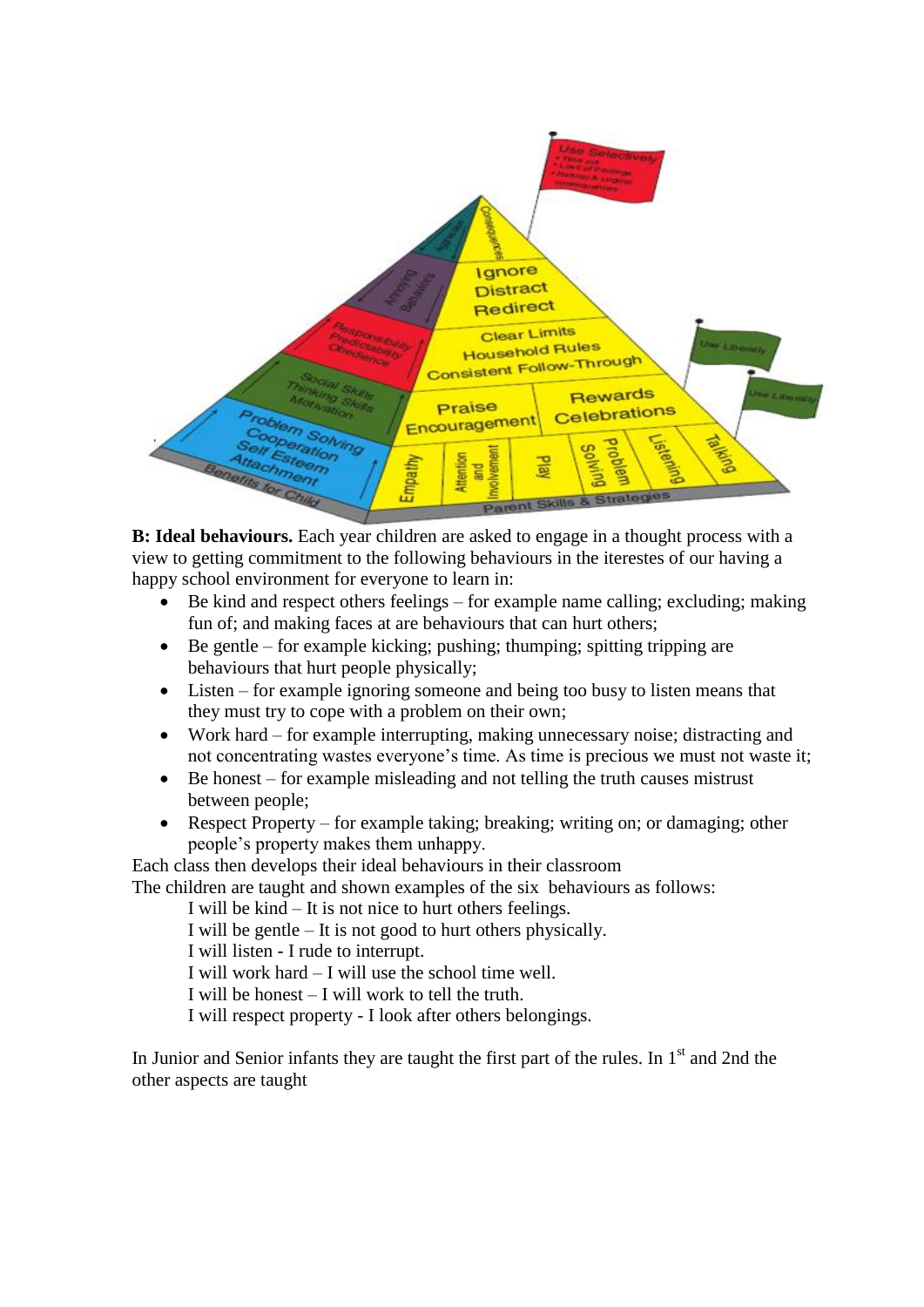### **C Class rules**

Each class will have a set of rules based on these values that children and teacher will work out between them. They will be posted in the room and explained to parents at the A.G.M.

Reinforcement of the above rules or values happens on an ongoing basis through:

- one to one talk; teacher to child; child to child; teacher to teacher; teacher to parent; parent to child; etc This approach to talking will be supportive but assertive and situations will be investigated and inappropriate behaviour challenged;
- assemblies to reinforce the values and rules in a manner that promotes understanding and caring;
- talk in adult or class circles.

### **Circles**

The establishment of circles of discussion is an ongoing feature of classroom life. Circles are used to raise awareness for issues that arise in the classroom. They are also used to teach the skills necessary for helping to maintain our values and keep our rules.

Teachers will teach and re-teach awareness for skills so that pupils will apply them to maintaining the values and keeping the rules. These skills are:

Listening Speaking Looking and Concentrating.

Children and staff will make positive suggestions through circle time discussions to help maintain the values and keep the rules. Circles will be challenging but positive and supportive.

## **Procedures for dealing with misbehaviour:**

Extrinsic rewards and sanctions are kept to a minimum in the belief that each person has the innate capacity for self-discipline. Young children get great benefit from simple reward systems which are used as motivators and in group contexts. These will be used positively and in a manner designed to foster the desired behaviour and values.

Where a child is in breach of any of these rules he or she will be asked to consider it in the light of the ideal school for each person. Initially, cursory and efficient correction will be tried. For more persistent or serious undermining of the values the following process will be observed

## **1. Mediation**

An explanation will be sought for what happened through an interview with the perpetrator and the victim:

- Each person will be listened to carefully;
- Each person will be asked to listen to the other point of view. It may be necessary at this point to challenge the versions of stories. Investigations to establish clearly what occurred may also be required;
- Clarifications will be sought and given if necessary;
- The person will be asked to acknowledge the hurt and accept responsibility. This can be emotionally upsetting for both adults and children. They will be supported but the acceptance of responsibility will be asserted;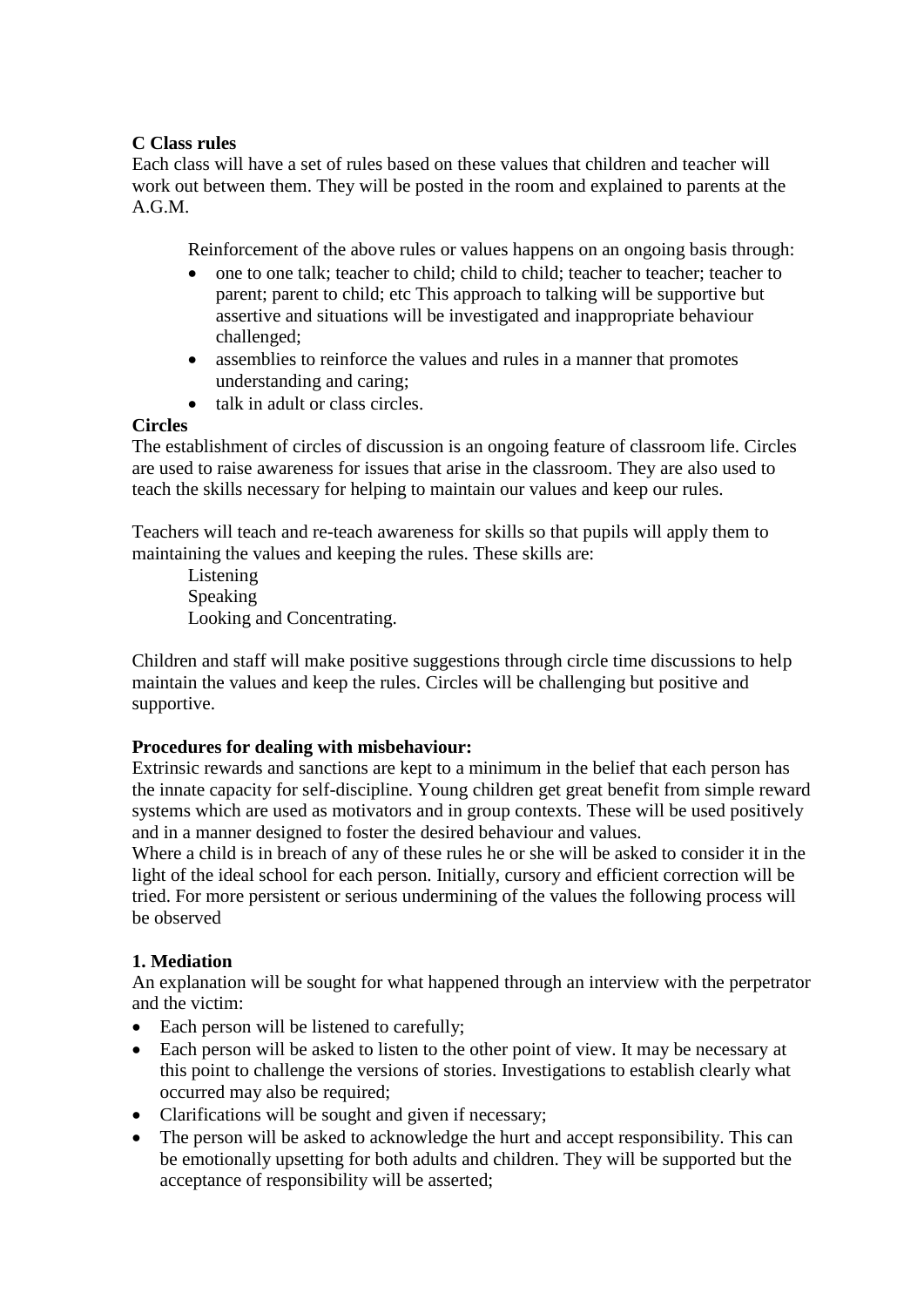- Time will be given for reflection if necessary;
- Solutions will be sought from each person;
- If necessary an apology will be prompted or sought and given;
- The injured party will be asked to forgive the undermining;
- People will be encouraged to be reconciled.

In situations where the teacher is satisfied that the incident is within the child's capacity to manage the child will be encouraged to do so. A teacher may take a note if deemed necessary. In such instances parents may **not** be informed about the incident. Teachers shall keep a written record of instances of serious misbehaviour. A standard behaviour note (see Appendix 2) will be issued if deemed necessary to communicate a concern to parents.

#### **2. Sanctions/ Consequences**

The following strategies may be used as the ultimate step and only after the other steps in the pyramid have been exhausted to show disapproval of unacceptable behaviour:

Reprimand such as assertive description of unacceptable behaviour; Criticism of the behaviour; the denial of a privilege for a short period; time spent in a thinking chair; (including advice on how to improve).

Temporary separation from peers to allow time to reflect or in the case of children to complete work in hand in another classroom or a learning support room assigned to the classroom.

Loss of privileges such as 'golden time' or some of an extra curricular activity.

Detention during a break for a specific number of minutes.

**Referral to Principal:** If after the application of these strategies for a number of times the inappropriate behaviour continues the matter will be referred to the principal. mediation process referred to above will be engaged in with a view to ensuring that the behaviour changes. Depending on the nature of the behaviour the principal may seek the help of others such as colleagues, parents, or other professionals such as a counsellor, social worker, therapist or psychologist.

**Communication with Parents in regard to children's behaviour:** Communication with parents will be verbal, by text or by letter, depending on the circumstances. Parents will be informed initially by a note home with the child, by a phone call or by text.

After a number of such incidents parents will be contacted with a view to discussing the situation.

Parents will be involved and their active cooperation sought at an early stage, rather than as a last resort. The parents concerned will be invited to come to the school to discuss their child's case.

**Mediation** as outlined above will happen.

Specific strategies will be devised and implemented by parents and teachers.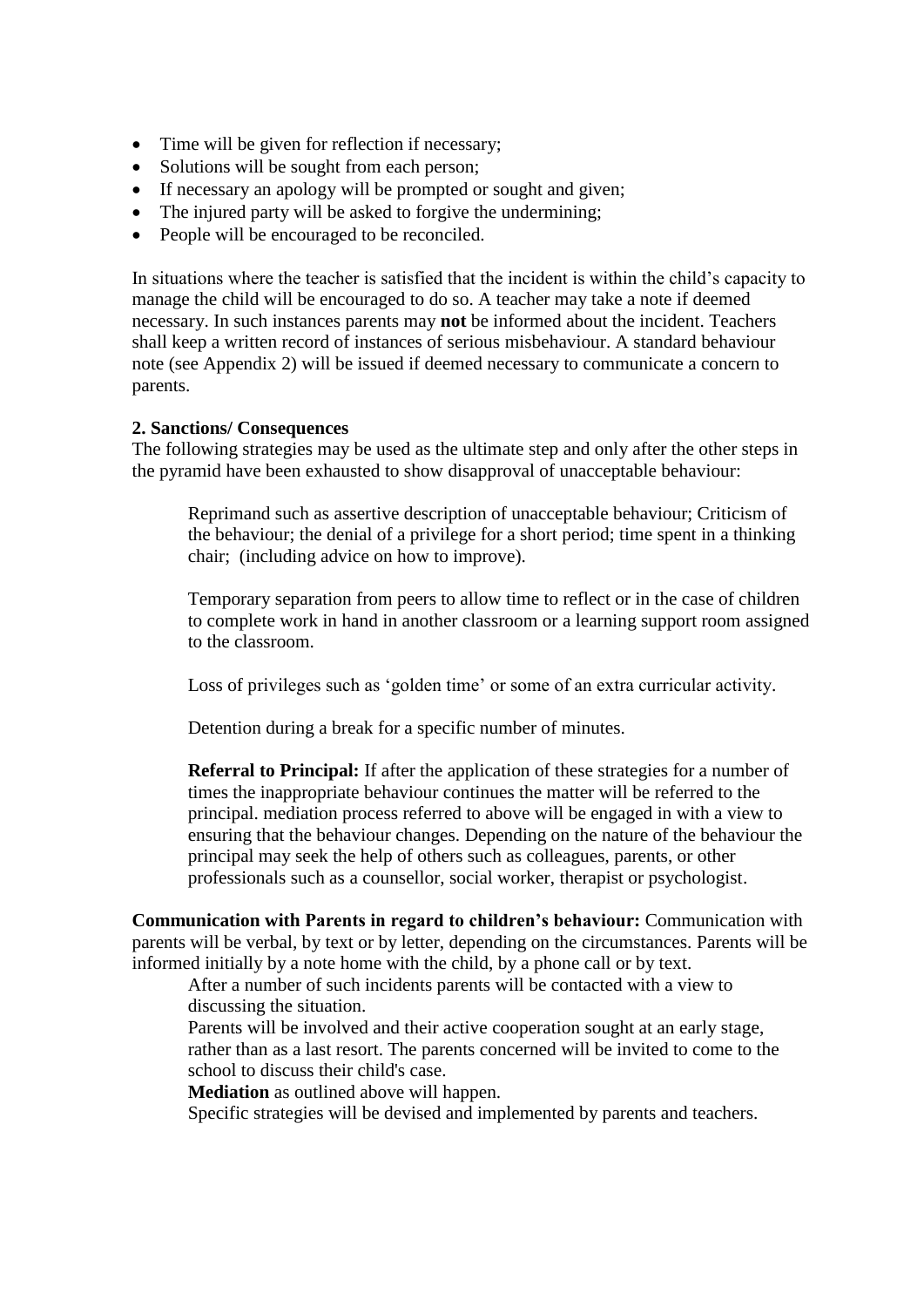These will be reviewed at regular intervals. In cases where there is a repeated incident a record of improvements in behaviour will be kept.

#### **Supports when dealing with challenging situations.**

In situations where a staff member is finding the management of behaviour very challenging or stressful a number of strategies will be adopted:

- There will be a facility for debriefing provided;
- A support person or supervisor will be available to that person. That support person will be a colleague, someone with a specific expertise or the principal. The staff member may discuss all the details of the situation exclusively with that person. The details will remain confidential to that person;
- Such support will be ongoing for as long as the stressful situation continues;
- The advice of the Education Welfare service will be sought;
- Contact may be made with the Social services;
- Appropriate opportunities for professional development will be sought.

#### **Serious misbehaviour.**

Where there are instances of serious misbehaviour by children, the parents will be requested in writing to attend at the school to meet the Manager or Principal.

Examples of serious misbehaviour: Bullying – (including alienation and intimidation) See Appendix 1. ; Racism; Verbal /physical abuse of adults and children; Theft; Damage to property; Any behaviour which poses serious damage to the pupil or others.

#### **Gross misbehaviour.**

For gross misbehaviour, or repeated instances of serious misbehaviour, suspension will be considered.

Examples of gross misbehaviour:

Aggressive, threatening or violent behaviour towards a teacher or pupil; Serious Theft; Serious Damage to property will be regarded as serious or gross misbehaviour.

If the parents do not give an undertaking that the pupil will behave in an acceptable manner in the future, the pupil may have to be suspended for a temporary period. In the case of gross misbehaviour, the Board of Management shall empower the Principal to sanction an immediate suspension, pending a discussion of the matter with the parents in accordance with the terms set down by the National Education Welfare Board.

**Expulsion** will be considered only after every effort at rehabilitation has failed and every other sanction exhausted. It will be based on the regulations set down by the National Education Welfare Board under the terms of the Education Welfare Act.

Every effort will be made to have an emotionally disturbed child referred for psychological assessment without delay. Help will be sought, also from support services with the wider community e.g., Community Care Services provided by Health Boards.

#### **In conclusion:**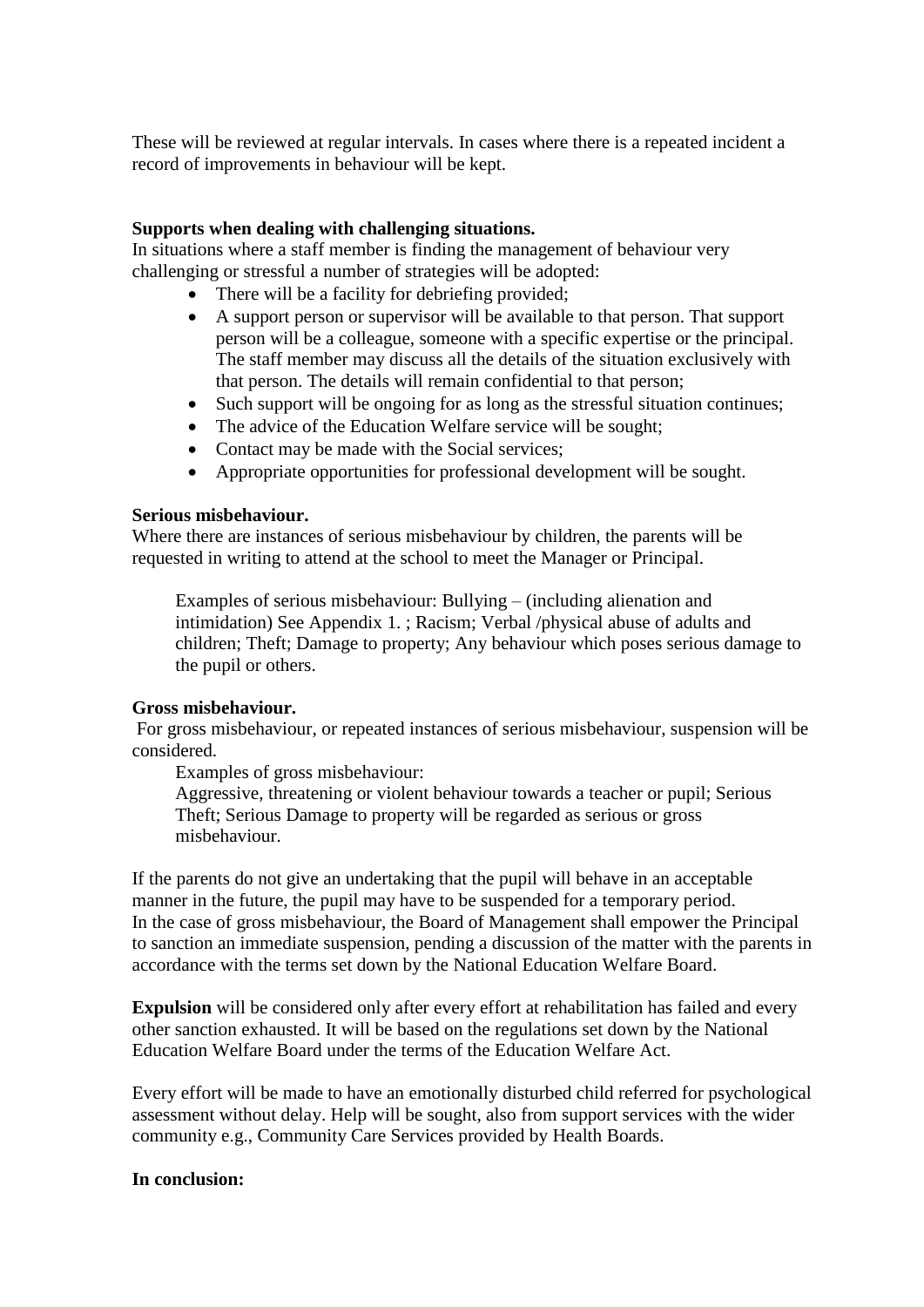In formulating this policy, all partners in the education of the children have been consulted. All members of the teaching staff have been involved. A copy of this policy has been made available to all school partners and can be considered at www.scmj.ie. In the belief that the most effective schools tend to be those with the best relationships, every effort will be made by the Principal and staff to ensure that parents are kept wellinformed, that the school provides a welcoming atmosphere Positive behaviour will be acknowledged and appreciated and negative behaviour will be challenged systematically and logically according the policy.

The Policy will be reviewed at agreed intervals.

## **Appendix 1 Addressing bullying in Scoil Mhuire.**

Parents often express concern in regard to their child being bullied at school. An integral part of the behaviour management policy is our approach to bullying or potentially bullying behaviour.

Bullying is defined as unwanted negative behaviour, verbal, psychological or physical conducted by an individual or group against another person ( or person) and which is repeated over time. (Taken *from The Department of Education and Skills website)* 

There are two dimensions to any bullying behaviour/incident

## **The Victim**

Any pupil through no fault of their own may be bullied.

It is common in the course of normal play for pupils to tease or taunt each other. However, at a certain point, teasing and taunting may become forms of bullying behaviour. As pupils are particularly quick to notice differences in others, pupils who are perceived as different are those more prone to encounter such behaviour. It is of note that some pupils can unwittingly behave in a manner which attracts bullying behaviour. However, the pupils who are most at risk of becoming victims are those who react in a vulnerable and distressed manner. The seriousness and duration of the bullying behaviour is directly related to the pupil's continuing response to the verbal, physical or psychological aggression.

#### **The Bully**

It is generally accepted that bullying is a learned behaviour.

Pupils who bully tend to display aggressive attitudes combined with a low level of selfdiscipline. They can lack any sense of remorse; often they convince themselves that the victim deserves the treatment meted out.

Pupils who bully can also be attention seeking; often they set out to impress bystanders and enjoy the reaction their behaviour provokes. They tend to lack the ability to empathise. They are unaware or indifferent to the victim's feelings. Others seem to enjoy inflicting pain. It is of note that many bullies suffer from a lack of confidence and have low selfesteem.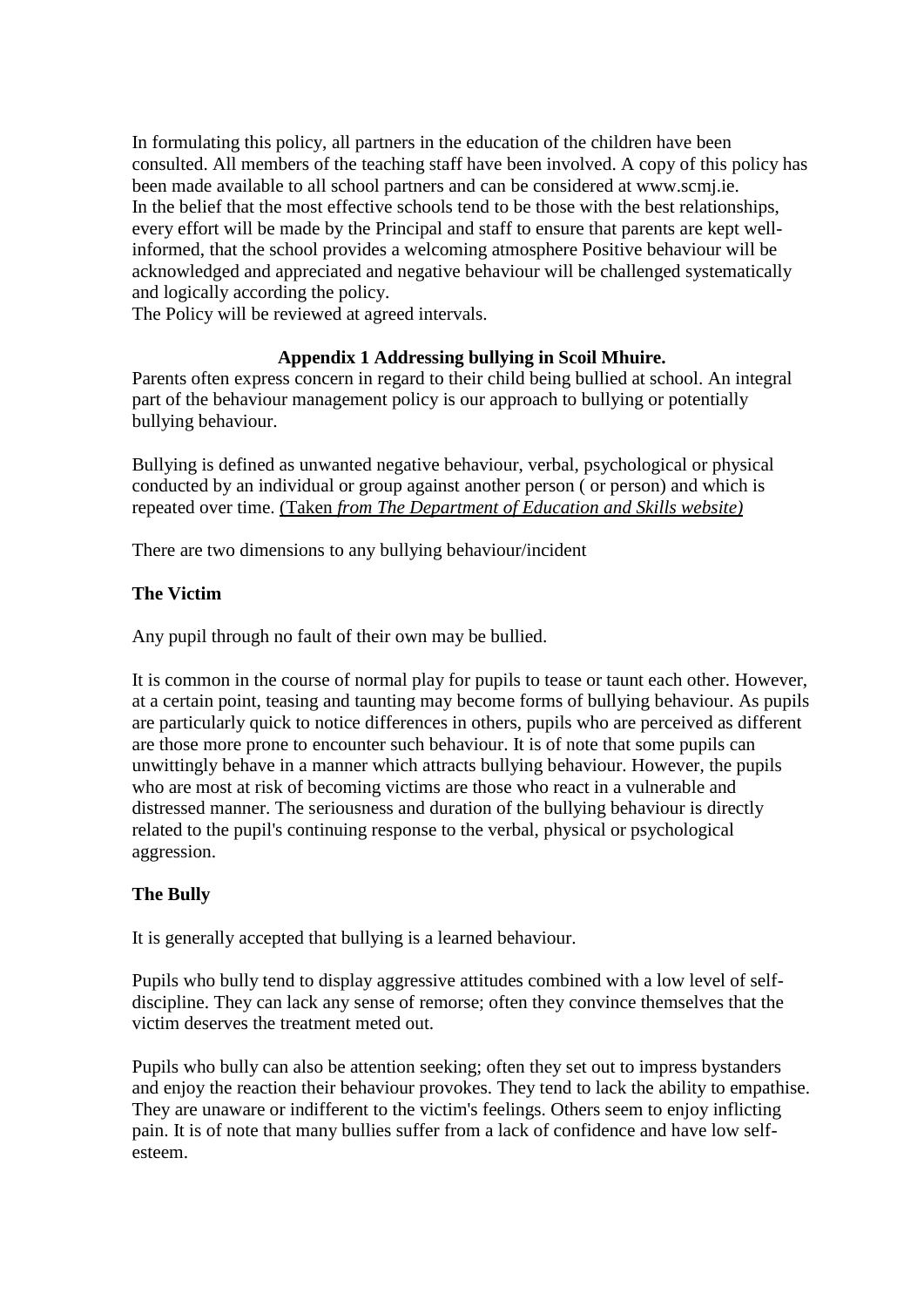It is not uncommon to find that pupils who engage in bullying behaviour are also victims of bullying themselves. They tend to be easily provoked and frequently provoke others.

In Scoil Mhuire we are committed to:

Working hard towards resolving any issues and restoring as far as practicable, the relationships of the parties involved.

Creating a 'telling culture' in school which encourages children to disclose and discuss incidences of bullying behaviour.

Raising awareness of bullying, as a form of unacceptable behaviour, with school management teachers, pupils, parents/guardians.

Developing procedures for noting and reporting incidents of bullying behaviour.

Developing procedures for investigating and dealing with bullying behaviour.

Developing a programme of support for those affected by bullying behaviour and for those involved in bullying behaviour.

#### Our Actions include:

- 1. Each class engages in the Stay Safe programme as part of S.P.H.E.
- 2. On an annual basis teachers, children and parents, will be reminded of the
	- focus on personal experience of bullying and develop an empathy for bullies and victims.
	- procedures for reporting incidents. These will be explained at assemblies; in class as incidents arise and through the use of Circle Time
	- importance of reporting repeated incidents to the Class Teacher as well as the teacher on Yard Supervision
	- value of talking to their parents at home about their experiences in school.
- **3.** A Rota is drawn up to ensure that the yard and the corridors are supervised at break times. (See Yard Supervision Policy).

## **Procedures for Investigating and Dealing with Bullying**

Teachers will take a calm, unemotional problem-solving approach when dealing with incidents of bullying behaviour reported by pupils, staff or parents/guardians. In any incident of bullying, the teacher will speak separately to the individuals involved, in an attempt to get both sides of the story. All interviews will be conducted with sensitivity and with due regard to the rights of all the individuals concerned. Persons who are not directly involved can also provide useful information in this way. Work will be done to mediate the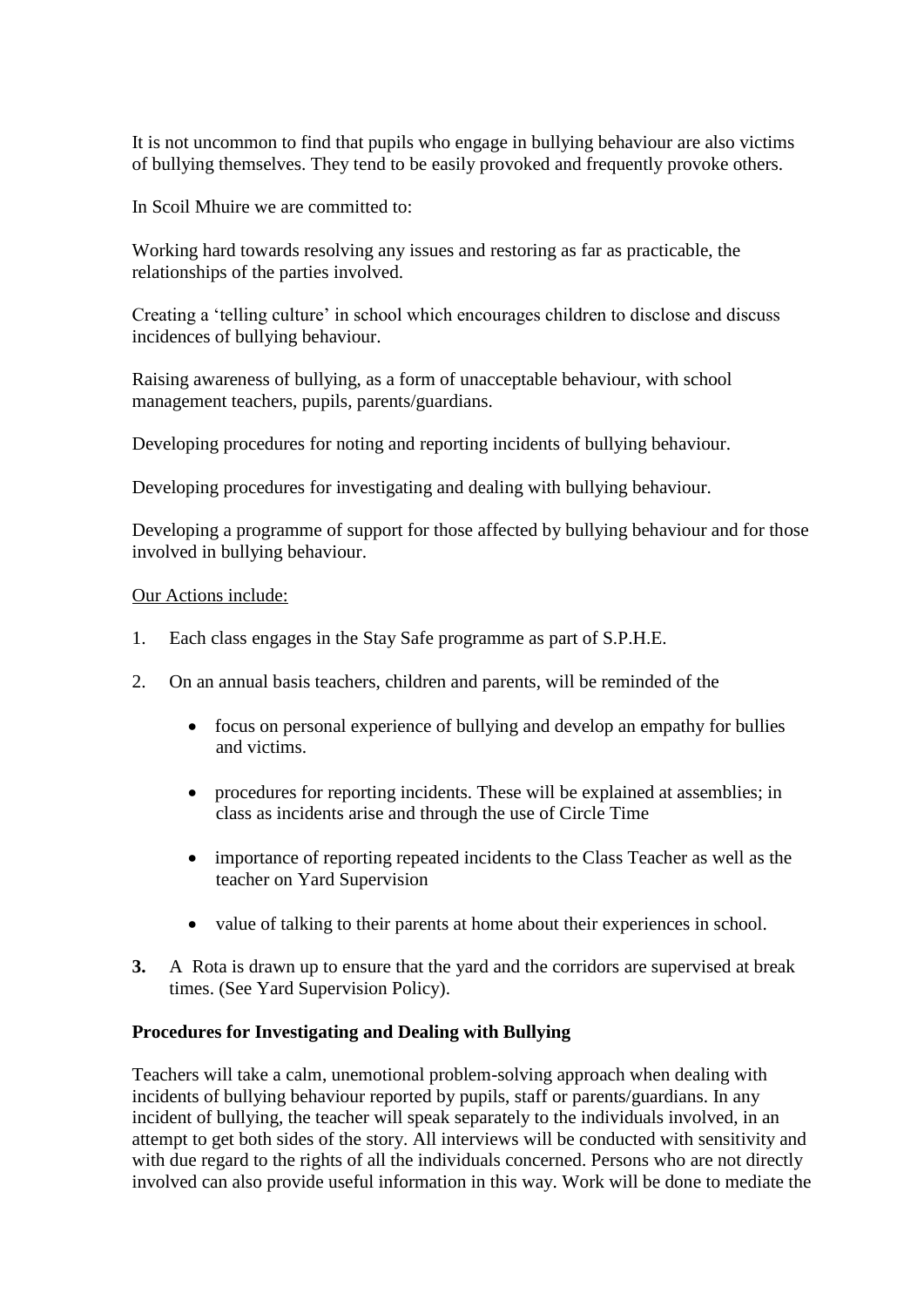issues and enable the victim to gain confidence and the bully to recognise the effects of their behaviour.

- 1. When analysing incidents of bullying behaviour, answers to questions of what, where, when, who and why, will be sought in a calm manner, setting an example in dealing effectively with the conflict in a non-aggressive manner.
- 2. If a group is involved, each member will be interviewed individually and then the individuals are met as a group. Each member will be asked for his/her account of what happened to ensure that everyone is clear about what everyone else has said. Other persons may also be interviewed to get a clearer picture.
- 3. Incidents of once off aggression will be dealt with according to the schools Behaviour Management policy. If it is concluded that bullying behaviour has been engaged in, it will be made clear to him/her to see the situation from the victim's point of view.
- 4. A mediation approach will be used to resolve incidents of bullying.(This is explained in the body of the policy)
- 5. Follow up sessions will be arranged for more serious incidents.
- 6. Teachers who are investigating cases of bullying behaviour will where necessary keep a written record of their discussions with those involved. It may also be appropriate or helpful to ask those involved to write down their account of the incident. Teacher may also write down in the words of the child an account of incidents. These notes will be kept on the child's notes section of the Aladdin database system.
- 7. In cases where it has been determined that bullying behaviour has occurred, meetings will be arranged as appropriate to (a) explain actions being taken and the reasons for them, referring them to the school policy, (b) discuss ways in which the actions taken by the school can be supported or reinforced.
- **8.** Separate follow-up meetings, with the two parties involved will be arranged, with a view to possibly bringing them together at a later date if the victim is ready and agreeable. This can have a therapeutic effect.

## **Procedures for Noting and Reporting an Incident of Bullying Behaviour**

- 1. All reports of bullying, no matter how trivial, will be investigated and dealt with by class teachers. In that way pupils will gain confidence in "telling". This confidence factor is of vital importance.
- 2. Serious cases of bullying behaviour by pupils will be referred immediately to the Principal.
- 3. Records of such investigations will be maintained on the Aladdin database system, under the notes section of the individual child involved. Individual children may be asked to write an account of incidents involved.
- 4. Parents or guardians of victims or bullies will be informed by the Principal of incidents as early as possible so that they are given the opportunity to discuss the matter and understand the actions being taken. . They are then in a position to help and support their children before a crisis occurs.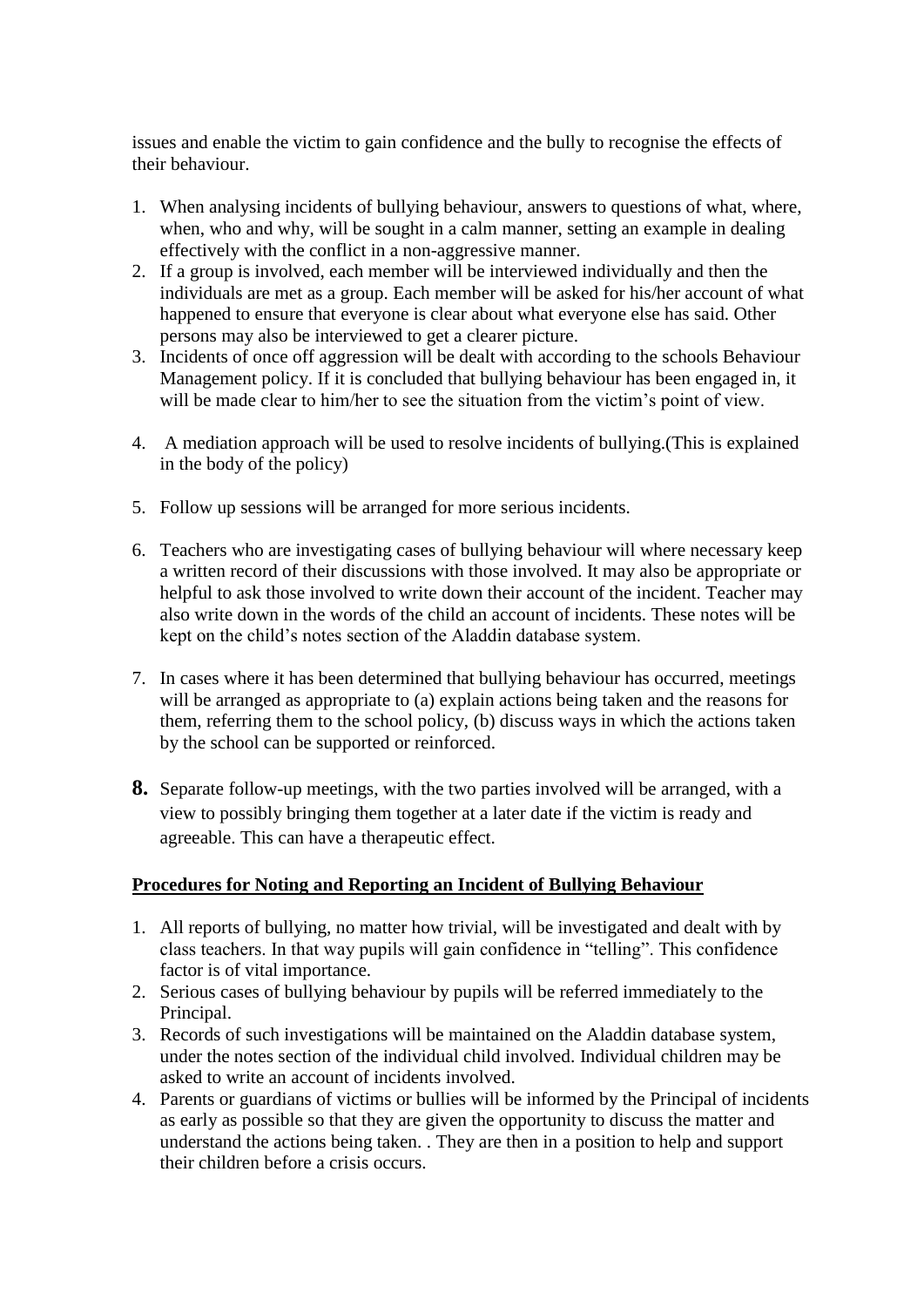- 5. Non-teaching staff such as caretakers, cleaners are encouraged to report any incidents of bullying behaviour witnessed by them, to the teaching staff or principal.
- 6. In the case of a complaint regarding a staff member, this should be raised with the Principal.
- 7. Where cases, relating to either a pupil or a teacher remain unsolved at school level, the matter should be referred to the School's Board of Management.
- 8. If not solved at Board level, the matter may be referred to outside agencies listed above including local Department of Education and Skills inspectorate.

Amended January 2014 in light of Circular

# **Appendix 2.**

# **Behaviour Note**

## **Dear Parent(s) or Guardian(s),**

I would like to draw your attention to the fact that Theorem 2. The same set of the set of  $\sim$  s behaviour has been unsatisfactory as indicated below.





Behaviour in class **Behaviour in playground** 

Attention in class Respect for teacher / pupil/property